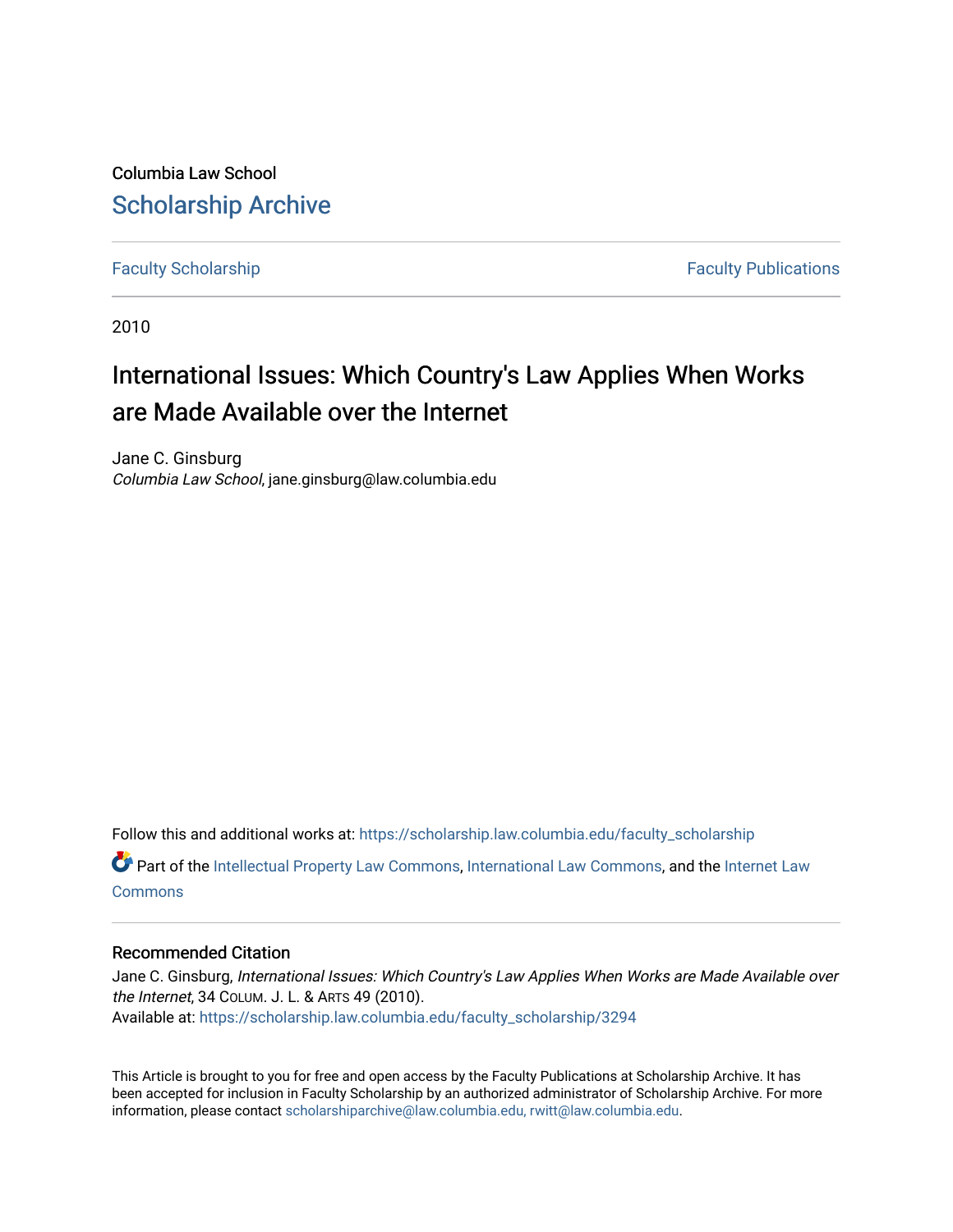## **Symposium: Digital Archives: Navigating the Legal Shoals**

## **International Issues: Which Country's Law Applies When Works are Made Available Over the Internet?**

Jane C. Ginsburg<sup>\*</sup>

Before I start, I'd like to thank the Rockefeller Archives, and especially Jack Meyers, for all of the Archives' many forms of support. And I'd particularly like to thank June Besek, who is the Executive Director of the Kemochan Center, whose brainchild and product of a lot of sweat of the brow this conference is.

My topic is International Implications, a topic that would not exist but for the Internet. When access to archival materials was on a physical basis, patrons came to the archive and consulted the material on site; the material did not leave the archive, much less get sent overseas. Even digitized materials, if consulted on site, do not present the problems that arise if the archives puts this material on a website, which is accessible around the world, that ubiquity being the default condition of the Internet.

Let us consider some problems that might arise and which have international consequences. First of all, with respect to contract law, what was the scope of the authorization set out, for example, in the donor agreement? Does the agreement permit digitization? Is there any indication that the agreement contemplated digitization at all? Does the agreement permit making material available overseas? Any indication that was considered?

From contracts let us move to copyright and other forms of tort liability. With respect to copyright, many questions arise, one of which was alluded to in an earlier presentation. If this material is unpublished, it is being made publicly available for the first time. In many countries, the so-called "divulgation right" may be even stronger than the U.S. traditional right of first publication. As a result, making the digitized material available to readers from those countries might violate the author's divulgation rights overseas simply by disclosing the material.

Jane C. Ginsburg is the Morton L. Janklow Professor of Literary and Artistic Property Law at Columbia University School of Law; Director, Kemochan Center for Law, Media and the Arts; B.A., Chicago University, 1976; M.A., Chicago University, 1977; J.D., Harvard Law School, 1980; D.E.A., Université de Paris II, 1985 (Fulbright grantee); Doctor of Law, Université de Paris II, 1995. Works include: SAM RICKETSON & JANE c. GINSBURG, INTERNATIONAL COPYRIGHT AND NEIGHBORING RIGHTS: THE BERNE CONVENTION AND BEYOND (2006); ROBERT P. MERGES & JANE C. GINSBURG, FOUNDATIONS OF INTELLECTUAL PROPERTY (2004); JANE C. GINSBURG & ROCHELLE COOPER DREYFUSS, INTELLECTUAL PROPERTY STORIES (2005), three casebooks and a variety of law review articles. She has also taught French and U.S. copyright law at several French universities and held the Goodhart Visiting Chair of Legal Science at the University of Cambridge, 2004-05.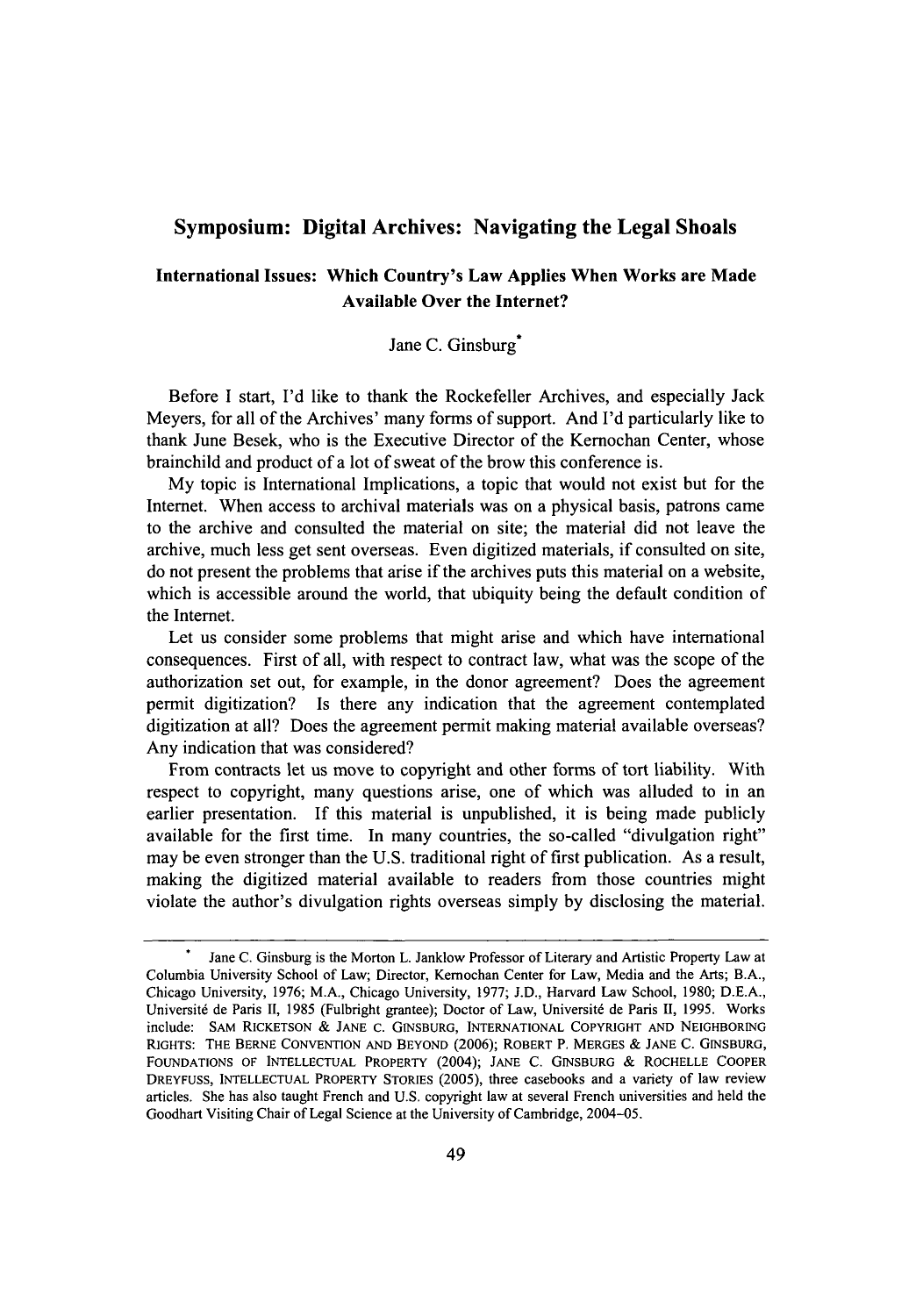This concern may be the strongest when the author is a national or resident of the foreign country, but authors also enjoy divulgation rights in countries where they do not reside. Thus, if a U.S. archive makes a letter by a French author accessible all over the world via the Internet, that author's French divulgation rights are violated, but so are they also in Germany, Spain and any other country that recognizes those rights.

Whether or not the work has previously been published, copyright grants authors the exclusive rights of reproduction (making copies), and in the context of the Internet, communicating works to the public, or making them available, because people receive these works by means of transmission. These rights subsist not only in the work's country of origin (the author's residence or the country of the work's first publication), but also in every other country with which the country of origin has copyright relations, for example through common membership in the Berne Convention (which has over 164 member States).' In many countries, the author's rights reach not only direct actors, but also downstream users whose acts of reproduction or communication to the public a third party "authorized" or enabled. As a result, the archive may need to consider its possible liability if a user in such a country accessed the work and then made it available to other persons who might in turn infringe the work.

Outside of copyright, there are privacy issues. In many countries, privacy rights do not end at death, thus the family may have lingering privacy rights. As a result, the absence of postmortem privacy rights in the United States does not mean that the dead person, or her family, does not have those rights somewhere else.

Continuing with the list of potential problems beyond copyright issues, consider defamation: different countries have different standards of liability for defamation, including whether or not truth is a defense. A variation on defamation: hate speech. In the United States, there is no liability for hate speech, but in a number of countries, certain kinds of communications-for example, Nazi apologia-are illegal. Suppose your archive includes a lot of Nazi propaganda, for example, because the person whose documents constitute the archives was a Nazi sympathizer? If the archive makes those documents available, will it risk liability for hate speech in some country?

Then consider certain general tort issues, which might be called "The Mushroom Problem." It may be an urban legend, but someone once published a guidebook to edible mushrooms, only one of them wasn't. Would the publisher be liable if a reader relied on the advice of the guidebook? Suppose that the papers in an archive include the founder's home recipes, and these include a savory preparation of an edible mushroom that turns out to be poisonous. If the archive discloses the recipe, does the archive become a publisher? And if so, is it liable for the fatal consequences of following the recipe?

I have given just a short overview of the kinds of problems that might arise once the archive's website becomes available to foreign users. Practical concerns arise

*<sup>1.</sup>* Berne *Convention Member Statistics,* WORLD **INTELL.** PROP. ORG., http://www.wipo.int/ treaties/en/statistics/StatsResults.jsp?treaty\_id=15&lang-en (last visited Oct. 20, 2010).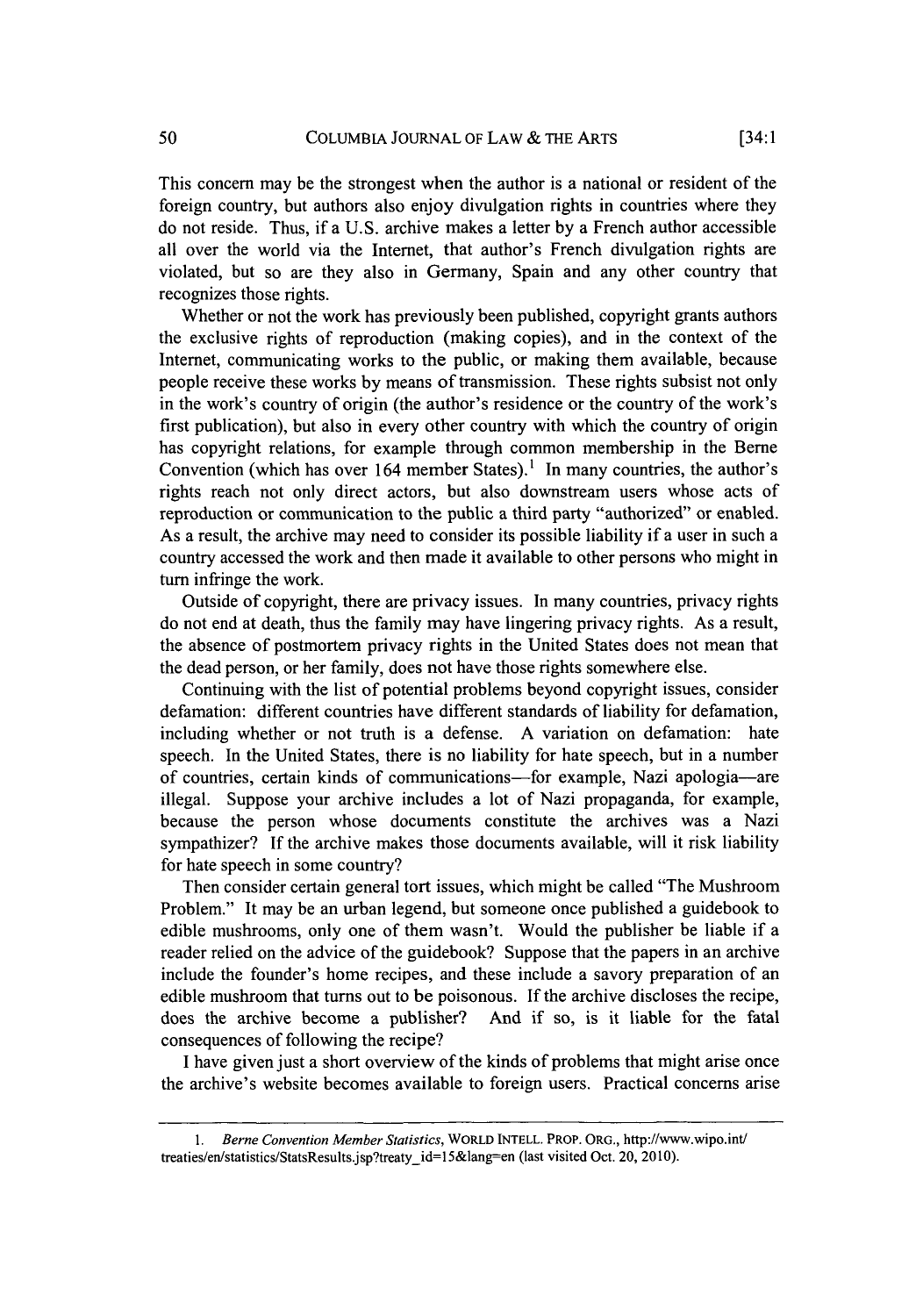only if the archive is likely to be sued in another country for these acts, or if, wherever the archive is sued, a law unfavorable to the archive would be applied.

What is the likelihood of being sued? That depends a lot on whether the jurisdiction considers that simply having a website accessible in the forum suffices to make a foreign defendant amendable to suit. Mere accessibility is generally not the rule. There has to be somewhat greater contact between the forum and the website. If the website is clearly targeting users in that forum, that generally may be considered a basis for dragging the foreign website operator before the court. But then there is the grey area: if the foreign website is not specifically targeting readers or users in that jurisdiction, but the website is interactive, so that readers can, for example, view, download and recommunicate content. That level of interactivity might make the foreign operator amenable to suit.

If the archives can be sued abroad, what law applies? With respect to contracts, the usual conflicts rule designates the law that the parties to the contract have chosen. How many donor agreements specify the applicable law? In the absence of such a specification, most courts try to "localize" the contract to find the arrangement's general center of gravity. In many cases the law that governs that contract may end up being U.S. law. Assuming that, on the whole, U.S. law seems the best choice, archives should ensure that the donor agreements specify the applicable law.

But what if liability is based not on contract, but on copyright infringement or some other tort? On what basis does a court determine whose law applies? There are a couple of alternative points of attachment. One is the law of the country from which the communication is originating. If the website is in the United States, although accessible elsewhere, U.S. law would apply because the communication comes from the U.S. Another possibility-more likely, I think, for reasons that will become apparent-is the law of the country where the harm from the communication is felt. That would be the country of receipt, where somebody is accessing that material. And a third possibility is the country with the most significant relationship to that communication, which could be the country from which the communication is originating, or it could be the country in which the communication is received.

Let me give you some concrete examples. Google has been sued in France for its book-scanning program.<sup>2</sup> It has also been sued for making available thumbnails of photographs, photographs that it has scanned and then makes available.<sup>3</sup> There have been three lawsuits. In one of those lawsuits, the French court determined that the law of the country of origin of the communication (the United States) applied, and then held that the making available of the works in question was fair use.<sup>4</sup> But in one of the other two cases, the court applied the law of the country to

<sup>2.</sup> Tribunal de grande instance [TGI] [ordinary court of original jurisdiction] Paris, 3e ch., Dec. 18, 2009, 09/00540, *available at* http://www.juriscom.net/documents/tgiparis20091218.pdf.

<sup>3.</sup> Tribunal de grande instance [TGI] [ordinary court of original jurisdiction] Paris, 3e ch., May 20, 2008, 05/12117, *available at* http://www.juriscom.net/jpt/visu.php?ID=1067.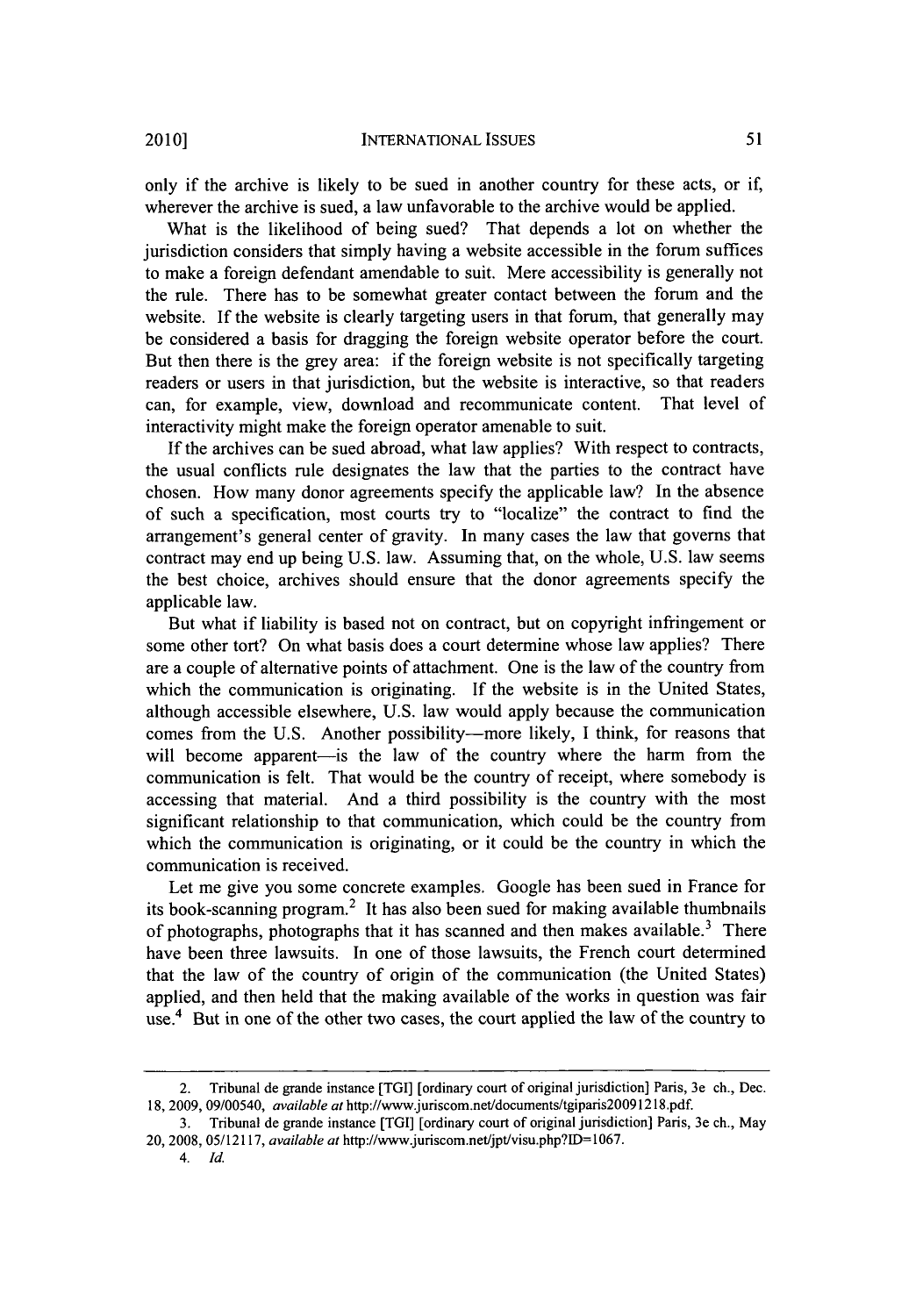which the communication was sent, France.<sup>5</sup> In the other case—the book-scanning case-the court held that France was the country with the most significant relationship to the controversy, not only because the works were received in France, and read by French viewers, but because the plaintiffs in the case were French publishers; so, the works at issue were French works.<sup>6</sup> Counting up all the contacts, the court determined that France was the focus of the litigation, warranting application of French law. French law has no general fair use exception, and Google's provision of "snippets" of the scanned books did not meet the conditions of French copyright law's specific exceptions.

In the European Union generally, copyright exceptions are narrower and more specific than the rather open-ended, if somewhat uncertain, exception for fair use in the United States, specifically with respect to libraries and archives. The European Union Information Society Directive of 2001, which has now been implemented in all the member States' national laws, contains some exceptions pertinent to libraries and archives, but we'll see that they perhaps are not pertinent enough.<sup>7</sup> Member States are permitted to make exceptions to the reproduction right in respect of specific acts of reproduction made by publically accessible libraries, education establishments or museums, or by archives, which are not for direct or indirect economic or commercial advantage.<sup>8</sup> At first blush, the scope of these exceptions seems favorable, until one realizes that they cover only reproduction. But remote transmissions over the Internet implicate communications to the public, which is a different right. While there is an exception for communication, it does not go far enough for these purposes.<sup>9</sup> It provides that member States may make exceptions to the communication right for use by communication, or making available for the purpose of research or private study, to individual members of the public by dedicated terminals on the premises of establishments referred to in paragraph 2(c) (which concerns libraries, archives and so forth) of works and other subject matter which are contained in their collections and are not subject to purchase or licensing terms. **1 0**

In ordinary English, what does that mean? If the archive possesses the material by virtue of a license, it cannot override the license by application of this exception; but most importantly for the archive's purposes, the exception concerns only the making available on the premises, not to remote users. Thus, people can come into the library or archive and can see the work on terminals in the library or archives, which may also make internal transmissions within the premises, but this exception does not permit the transmission of works to users outside the library or archives;

**9.** *Id.*

<sup>5.</sup> Tribunal de grande instance **[TGI]** [ordinary court of original jurisdiction] Paris, 3e ch., Oct. 9, 2009, *available at* http://www.legalis.net/jurisprudence-decision.php3?id\_article=2776.

<sup>6.</sup> Tribunal de grande instance [TGI] [ordinary court of original jurisdiction] Paris, 3e ch., Dec. 18, 2009, 09/00540, *available at* http://www.juriscom.net/documents/tgiparis20091218.pdf.

<sup>7.</sup> Council Directive 2001/29/EC, 2001 O.J. (L 167) 10 [hereinafter Information Society Directive].

<sup>8.</sup> Information Society Directive, *supra* note 7, at 10, 16.

<sup>10.</sup> *Id.* at 10, 17.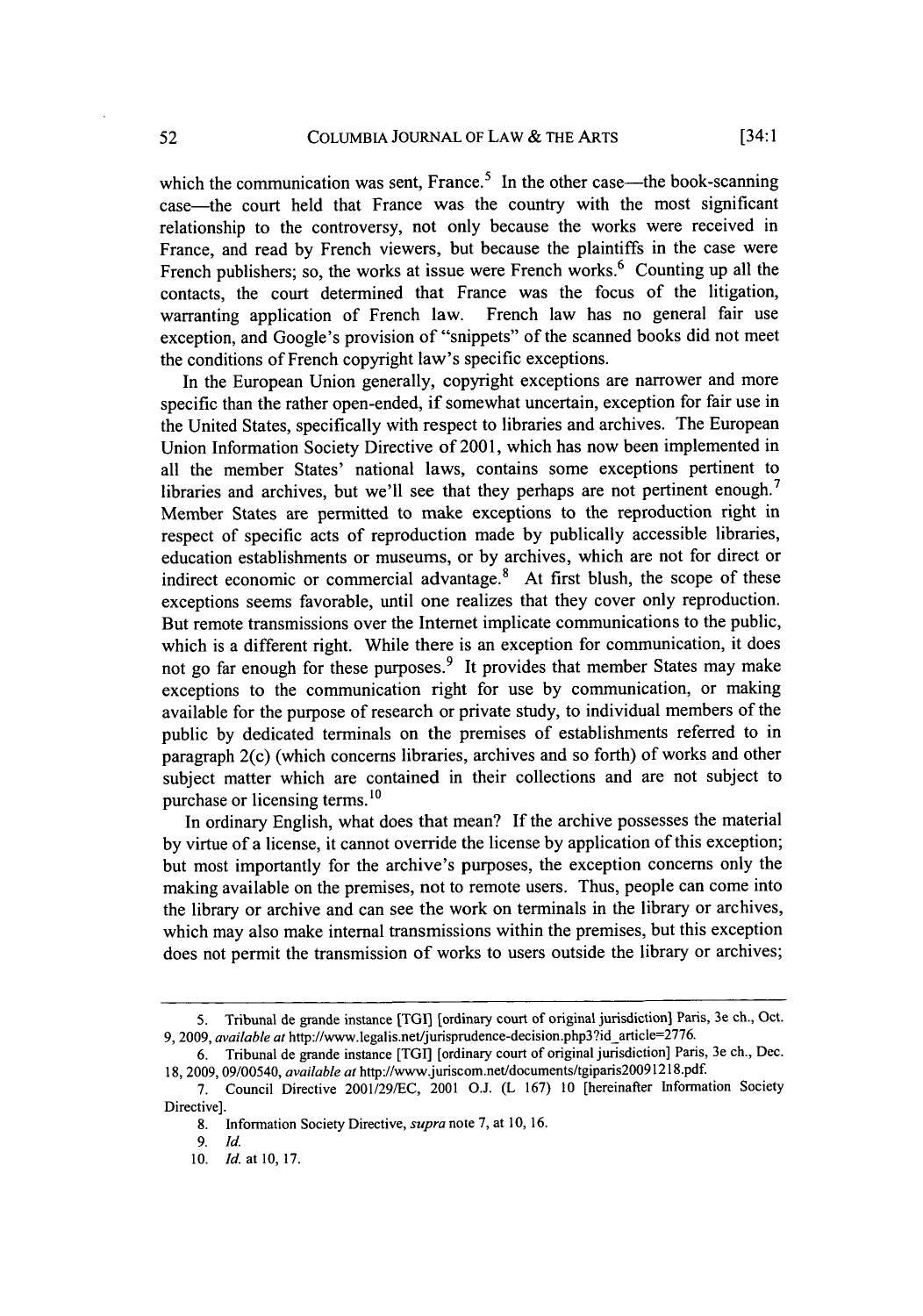in other words, not to users located, for example, at home or in offices, at remote universities and so forth. As a result, if the copyright law of an E.U. member State applies, the library or archive may well have a problem. Under what circumstances will E.U. law apply?

If the Google cases are any indication, making available U.S. works to European viewers may not result in the application of the law of France or Germany or so forth, notwithstanding the receipt in those countries, if it seems that U.S. law bears the most significant relationship to a controversy involving an American archive making American works available even outside the U.S. If, however, French material is made available to French viewers, French law may apply, and if it applies, the library or archives may not qualify for an exception.

The better news is that the practice, as Maria Pallante indicated, of extended collective licenses albeit not yet E.U. wide, is growing. **"** Thus, even in the absence of a specific exception, there may be improved prospects for a licensing practice.

To close on a more depressing note: what happens if the library or archives has made the material available, and the availability would violate local law, and a local jurisdiction has determined that local law does apply? To what remedies might the library or archives be subject? If the remedy is simply an injunction barring making the material available to that jurisdiction, the risks to the library or archive are tolerable. Indeed it might be desirable first to ascertain the risk of liability in certain jurisdictions and then block access from those jurisdictions by anticipation. This approach is possible because one can slice and dice the Internet geographically. Thus, the library or archive can either limit access proactively or in response to a court order.

A more problematic remedy, which the French trial court ordered in the Google book scanning case, was not only to require Google to stop making that material available to France, but also to purge the scanned books from Google's database in the United States.<sup>12</sup> That result, I believe, was probably wrong. I think that French law properly applied to the communication of the "snippets" to France, but not to the subsistence of the scanned books in the database in the United States. But even if an American court would not enforce that judgment-in other words, if Google didn't purge its database and then the French publishers were to seek enforcement from a U.S. court, that is not the end of the story, at least not for Google, because the French court issued its order subject to an *astreinte.* An *astreinte* is a sum of money that a party must pay for every day during which it does not obey the court's order. In the French Google Books case, the order was for 10,000 Euros a day. I am not suggesting that a French court would assess 10,000 Euros a day against an American archive, but it does suggest that a foreign judgment which may not be enforceable in the United States may nonetheless have some bite if the defendant has assets in the foreign jurisdiction. That is all the more reason to think

**<sup>11.</sup>** Maria Pallante, *Orphan Works, Extended Collective Licensing and Other Current Issues,* 34 COLUM. J. LAW & ARTs 23 (2010).

<sup>12.</sup> Tribunal de grande instance [TGI] [ordinary court of original jurisdiction] Paris, 3e ch., Dec. 18, 2009, 09/00540, *available at* http://www.juriscom.net/documents/tgiparis20091218.pdf.